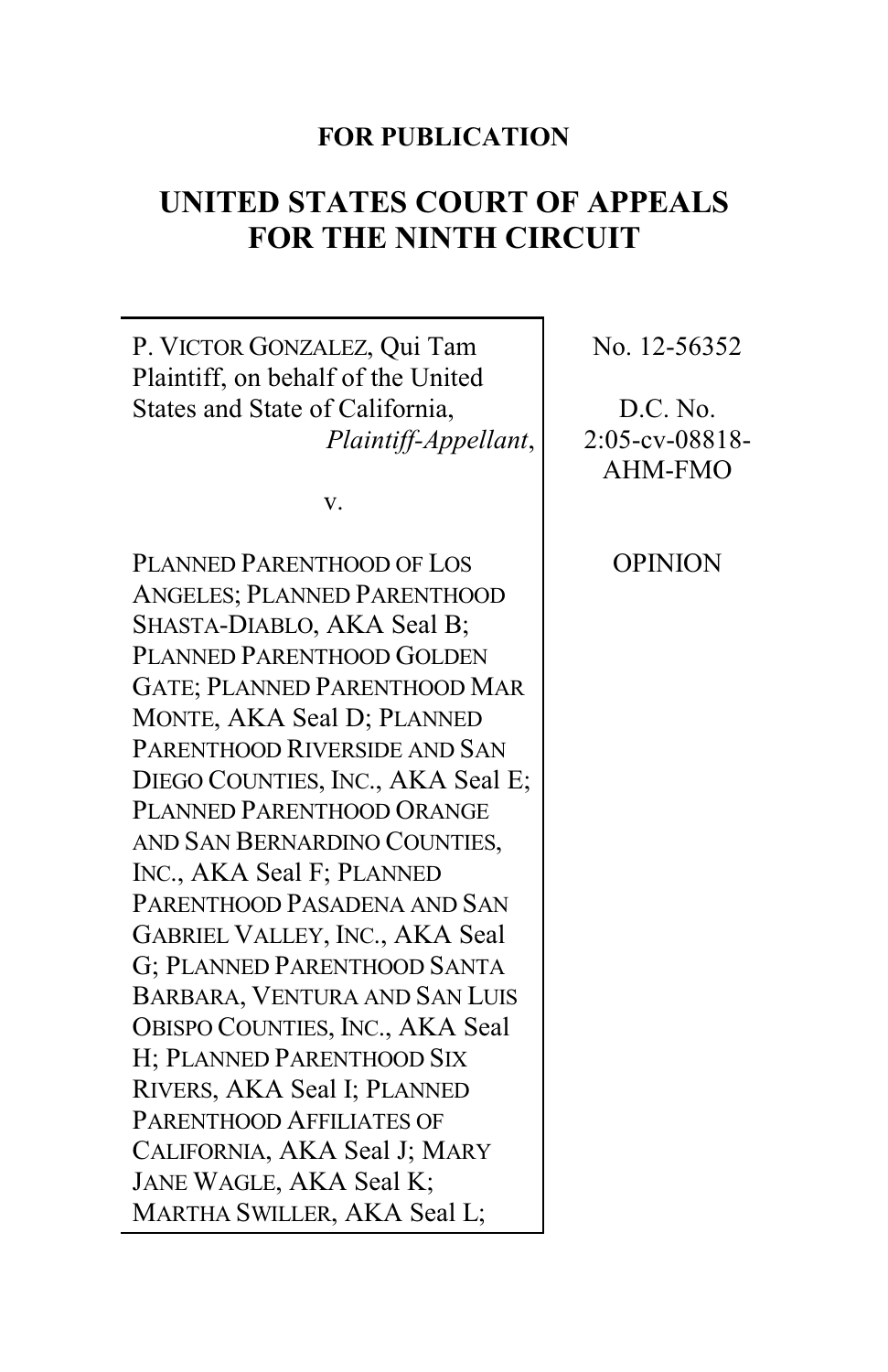KATHY KNEER, AKA Seal M, *Defendants-Appellees*.

> Appeal from the United States District Court for the Central District of California A. Howard Matz, District Judge, Presiding

Argued and Submitted June 5, 2014—Pasadena, California

Filed July 22, 2014

Before: Ronald M. Gould and N. Randy Smith, Circuit Judges, and Morrison C. England, Jr., Chief District Judge.**\***

Opinion by Judge Gould

**<sup>\*</sup>** The Honorable Morrison C. England, Jr., Chief District Judge for the U.S. District Court for the Eastern District of California, sitting by designation.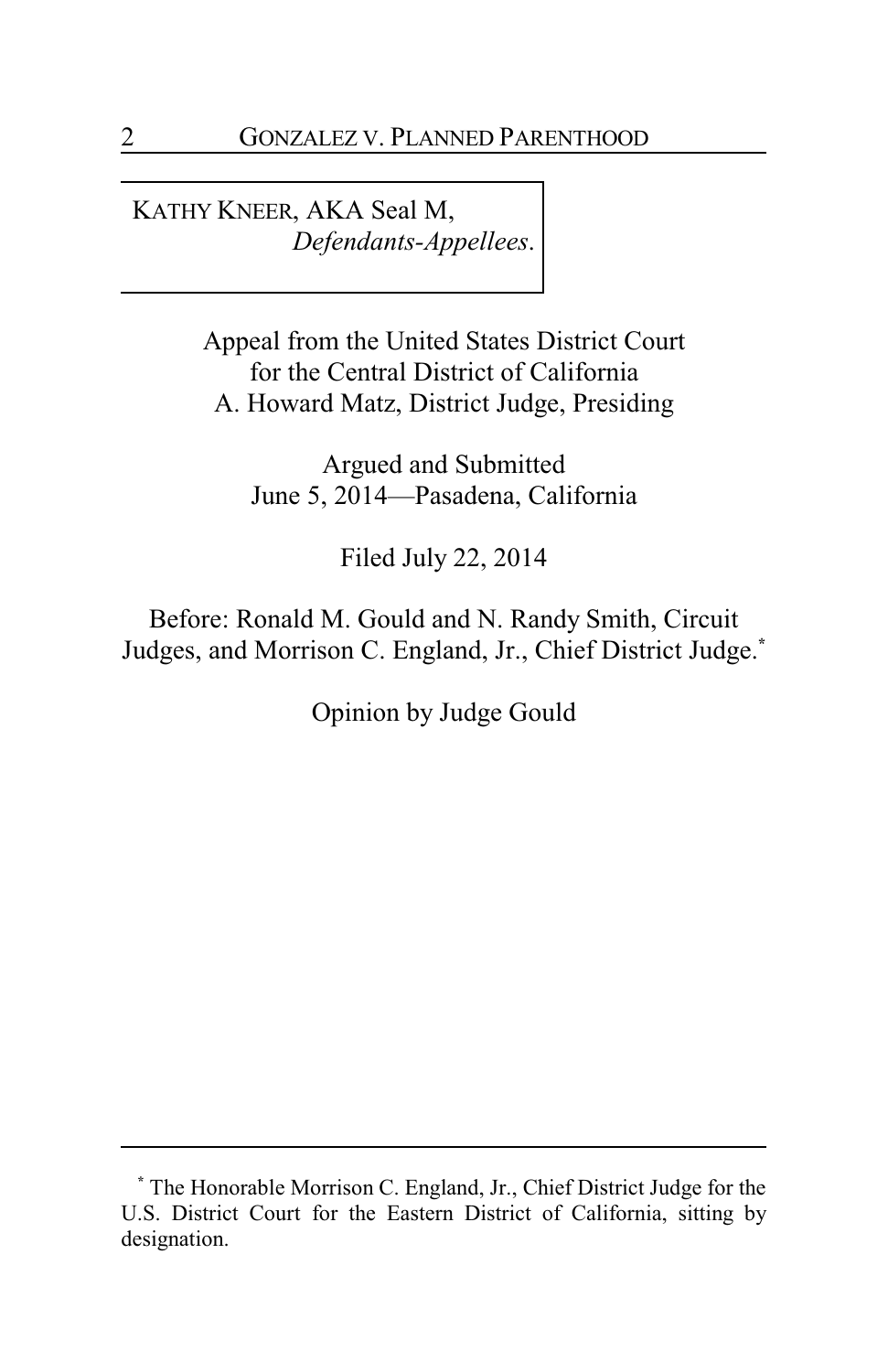# **SUMMARY\*\***

## **False Claims Act**

The panel affirmed the district court's dismissal of a complaint alleging that, in violation of the False Claims Act and the California False Claims Act, Planned Parenthood of Los Angeles knowingly and falsely overbilled state and federal governments for contraceptives supplied to lowincome individuals.

The district court dismissed the FCA claims for failure sufficiently to plead falsity under Federal Rule of Civil Procedure 9(b). The panel affirmed on the alternate ground that the plaintiff's third amended complaint did not state a plausible claim that Planned Parenthood knowingly made false claims, with the statutory scienter, as required by Fed. R. Civ. P. 8(a). The panel concluded that the plaintiff's assertion that Planned Parenthood knowingly submitted false claims for reimbursement was compellingly contradicted by a series of letters he attached to the complaint. The panel held that the district court did not abuse its discretion in denying the plaintiff further leave to amend his complaint.

The panel held that the state law claims were barred by the three-year statute of limitations.

This summary constitutes no part of the opinion of the court. It has been prepared by court staff for the convenience of the reader.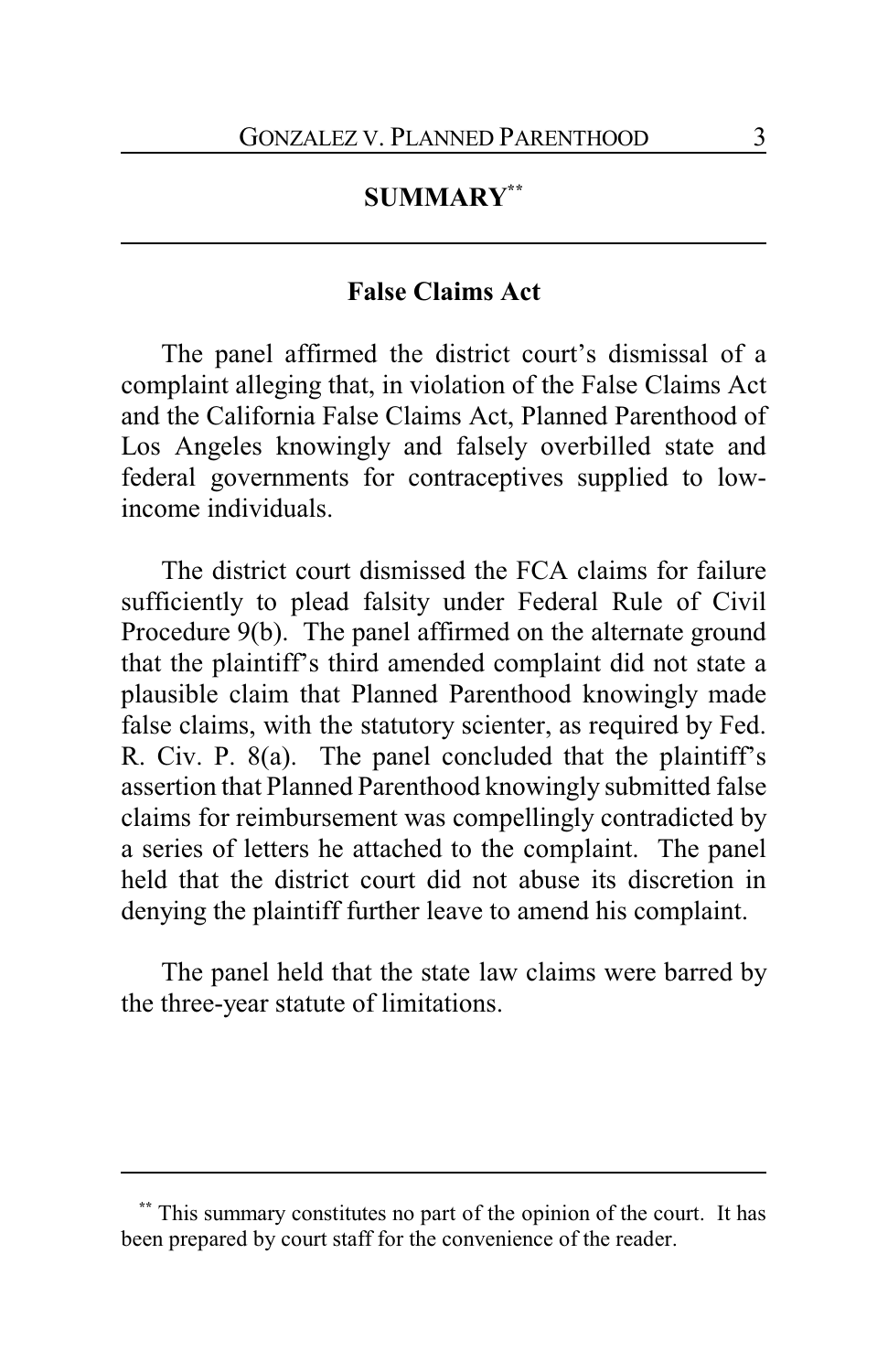## **COUNSEL**

Walter M. Weber (argued), Jay Alan Sekulow, Stuart J. Roth & Tiffany N. Barrans, American Center for Law & Justice, Washington, D.C.; Jack M. Schuler & Sam D. Ekizian, Schuler, Brown & Ekizian, Van Nuys, California; Edward L. White III, American Center for Law & Justice, Ann Arbor, Michigan, for Plaintiff-Appellant.

Matthew Donald Umhofer (argued) & Amy M. Hinkley, Spertus, Landes & Umhofer LLP, Los Angeles, California, for Defendants-Appellees.

#### **OPINION**

GOULD, Circuit Judge:

P. Victor Gonzalez, a former Chief Financial Officer of Planned Parenthood of Los Angeles, appeals from the dismissal of his *qui tam* action against Planned Parenthood, et al., ("Planned Parenthood") asserting claims under the False Claims Act ("FCA") and the California False Claims Act ("CFCA"). Gonzalez alleges that Planned Parenthood knowingly and falsely overbilled state and federal governments for contraceptives supplied to low-income individuals. The district court dismissed Gonzalez's claims under the FCA in his third amended complaint for a failure to sufficiently plead falsity and concluded that his state law claims were time-barred by the statute of limitations. We have jurisdiction under 28 U.S.C. § 1291, and we affirm.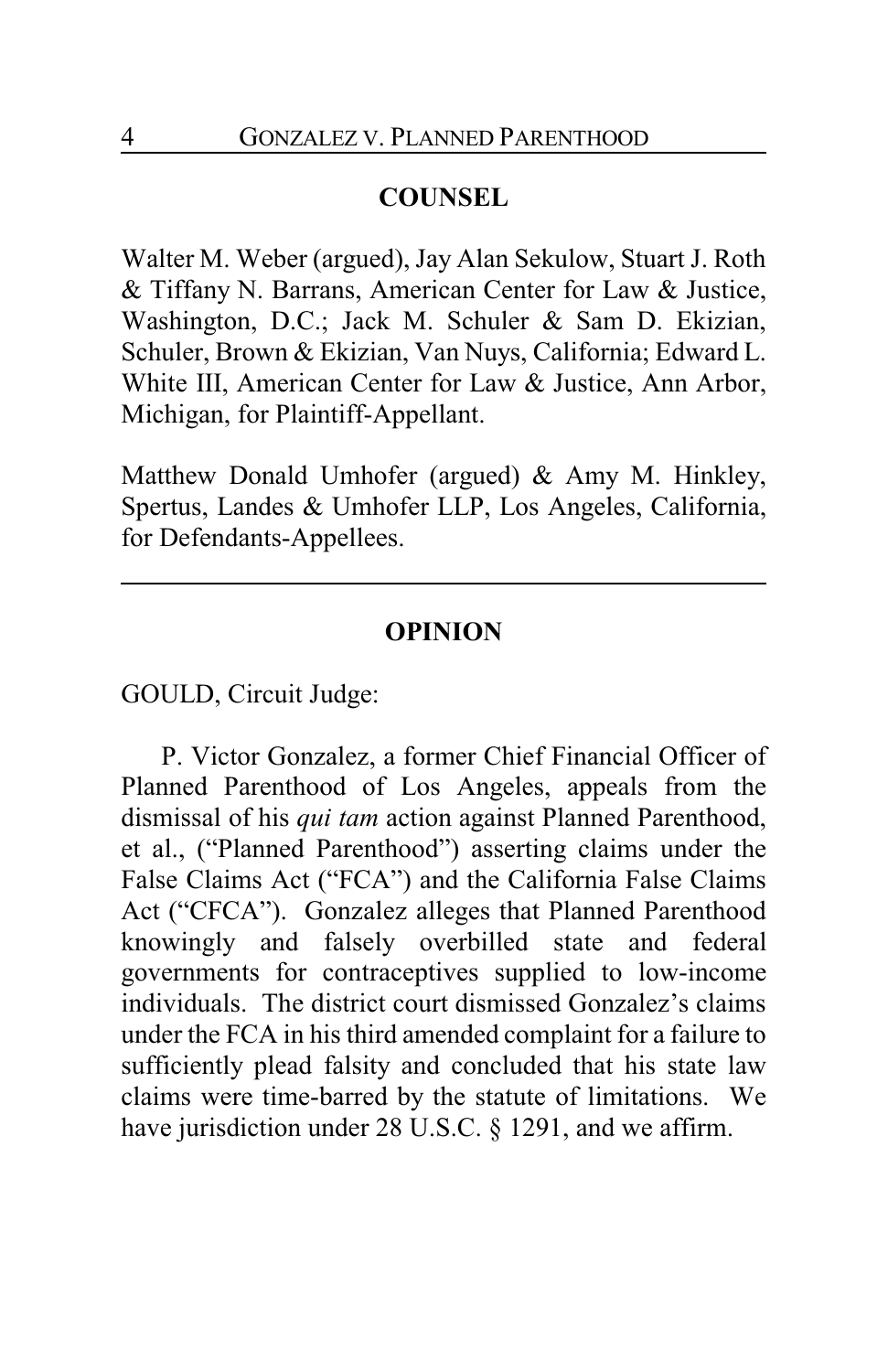### **I**

Planned Parenthood is a participant in the Family Planning, Access, Care and Treatment program ("Family PACT"), which reimburses Planned Parenthood for contraceptives that Planned Parenthood gives to low-income individuals. Family PACT is a program within California's Medicaid program ("Medi-Cal") providing family planning drugs and services to individuals under the poverty line. Family PACT has been jointly funded by the federal and state governments since 1999. Before then it was entirely funded by the State of California.

To participate in Family PACT, each California branch of Planned Parenthood signed a Provider Agreement, in which they agreed to "comply with all federal laws and regulations governing and regulating providers." The Provider Agreement also binds participants to "comply with all of the billing and claims requirements set forth in the Welfare and Institutions Code." The term "at cost" for billing is found only in the Family PACT billing manual, not in the Welfare and Institutions Code.

Because Planned Parenthood has agreements in place with manufacturers, it buys contraceptives at a discounted rate. From 1997 to 2004, when Planned Parenthood billed Family PACT and Medi-Cal for contraceptives given to lowincome individuals, it quoted its "usual and customary rates" for reimbursement rather than its acquisition costs. The "usual and customary rates" represented what Planned Parenthood would charge an average patient for contraceptives, a price lower than the market cost to an individual, but higher than Planned Parenthood's acquisition cost for those contraceptives.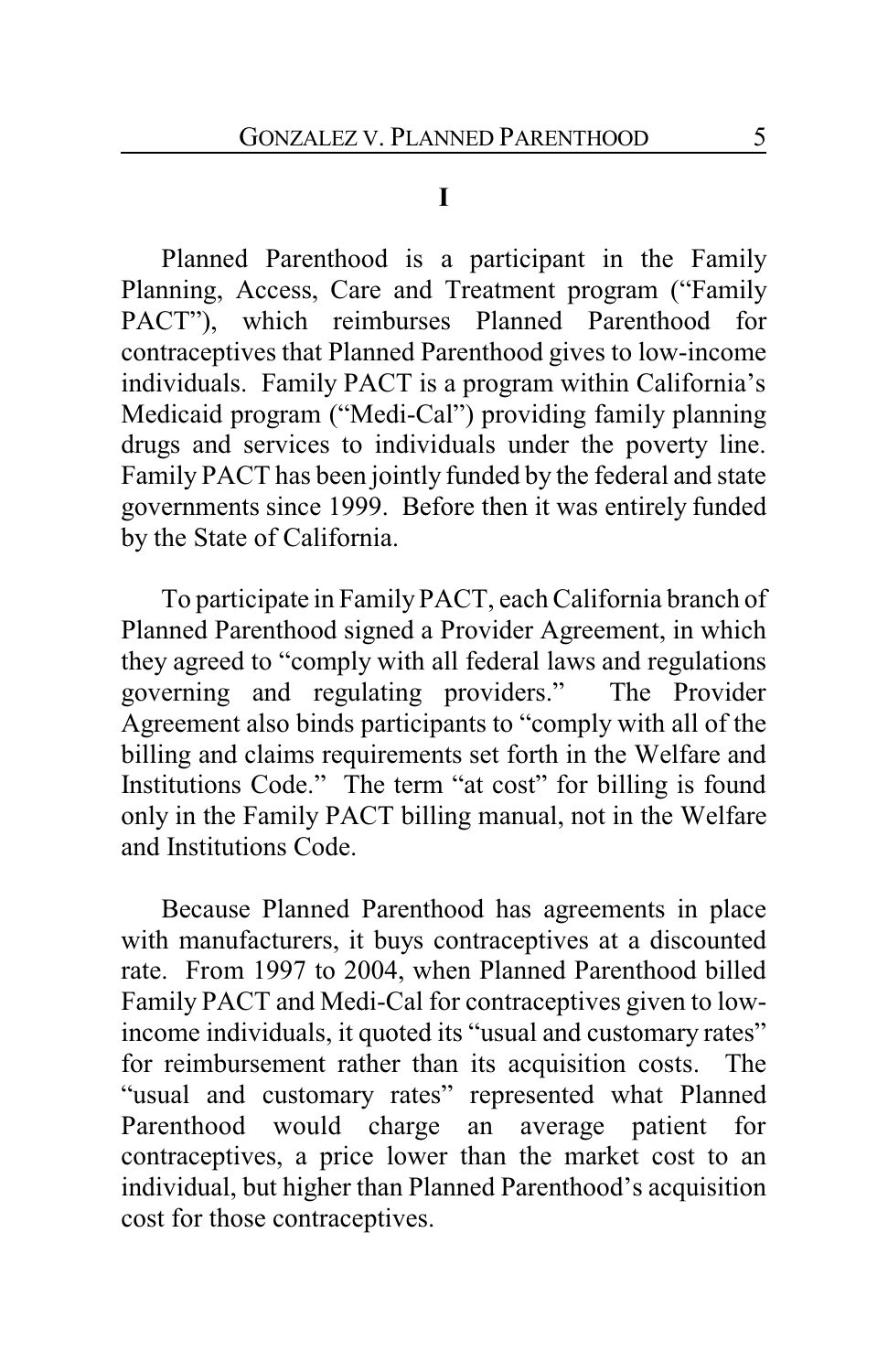On May 5, 1997, the California Department of Healthcare Services ("CDHS") began exchanging letters with Planned Parenthood's executive director and later president, Kathy Kneer, telling her that claims made to Family PACT and Medi-Cal should be made "at cost." This letter exchange continued, and Kneer sent a letter dated January 14, 1998, responding to CDHS by stating that Planned Parenthood "clinics are billing" at the "usual and customary rate," not at acquisition costs. There was no response from CDHS after that letter, no advice to the contrary or objection. Planned Parenthood kept billing at its "usual and customary rates" until 2004, when CDHS conducted an audit of Planned Parenthood and found that Planned Parenthood had not complied with the billing practices outlined in the Family PACT manual. According to the audit, Planned Parenthood's noncompliance with the billing manual resulted in overcharges of \$5,213,645.92 during the audit period. On November 19, 2004, the same day as the audit's release, CDHS sent a letter to Planned Parenthood stating that "no specific definition of 'at cost' is contained in [the billing manual]" and that "[i]n researching [the at cost] issue DHS has became [sic] concerned that, with regard to the definition of 'at cost,' conflicting, unclear, or ambiguous misrepresentations have been made to providers." For these reasons, CDHS did not seek reimbursement from Planned Parenthood.

Gonzalez was hired on December 9, 2002 as the CFO of Planned Parenthood of Los Angeles. He participated in early stages of the audit, but was fired on March 9, 2004. *Id*. On November 18, 2005, almost a year after the audit concluded, Gonzalez urged the United States AttorneyGeneral to address the "fraudulent billing" practices of Planned Parenthood. Gonzalez filed a *qui tam* suit under the FCA and CFCA on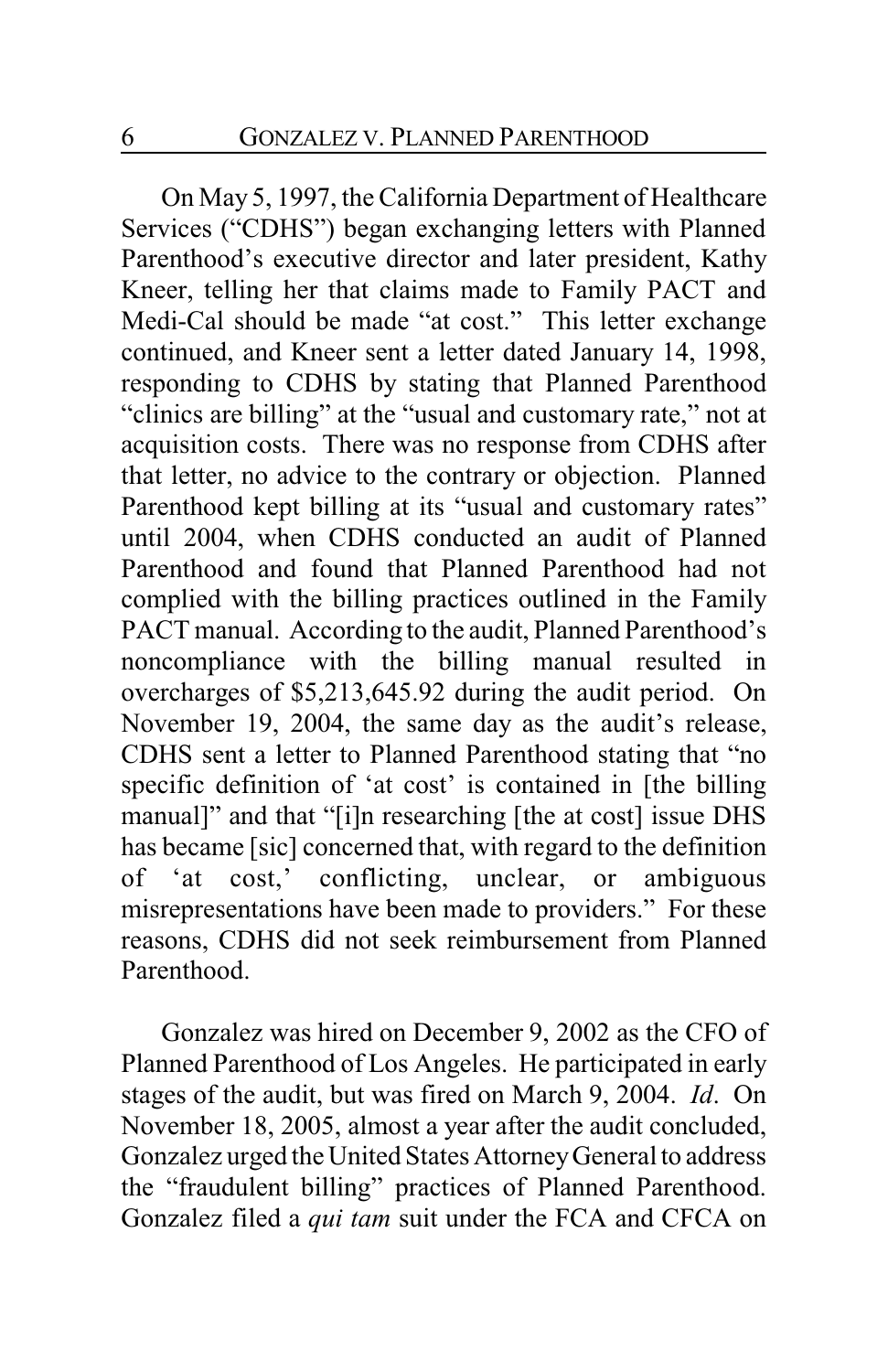December 19, 2005. The United States declined to intervene on November 1, 2007. Gonzalez filed a series of amended complaints culminating in the third amended complaint, which the district court dismissed with prejudice. That dismissal is now appealed.

### **II**

We review *de novo* a district court's dismissal of a complaint under Rule 9(b), *Ebeid ex rel. United States v. Lungwitz*, 616 F.3d 993, 996 (9th Cir. 2010), as well as the district court's dismissal of a claim based on a statute of limitations, *Johnson v. Lucent Techs., Inc.*, 653 F.3d 1000, 1005 (9th Cir. 2011). We review the district court's denial of leave to amend a complaint for abuse of discretion. *Ventress v. Japan Airlines*, 603 F.3d 676, 680 (9th Cir. 2010).

### **III**

When Gonzalez filed his complaint, the FCA imposed liability on a person or organization who "knowingly presents, or causes to be presented, to an officer or employee of the United States Government . . . a false or fraudulent claim for payment or approval." 31 U.S.C.  $\S$  3729(a)(1) (amended 2009). Gonzalez contends that the district court erred in dismissing his third amended complaint with prejudice under the FCA for a failure to adequately plead falsity under Federal Rule of Civil Procedure 9(b).

We affirm the district court on the alternate ground that the complaint did not state plausible claims for relief.**<sup>1</sup>** We

**<sup>1</sup>** We may affirm the district court on any basis supported by the record. *United States v. Gonzalez-Rincon*, 36 F.3d 859, 866 (9th Cir. 1994).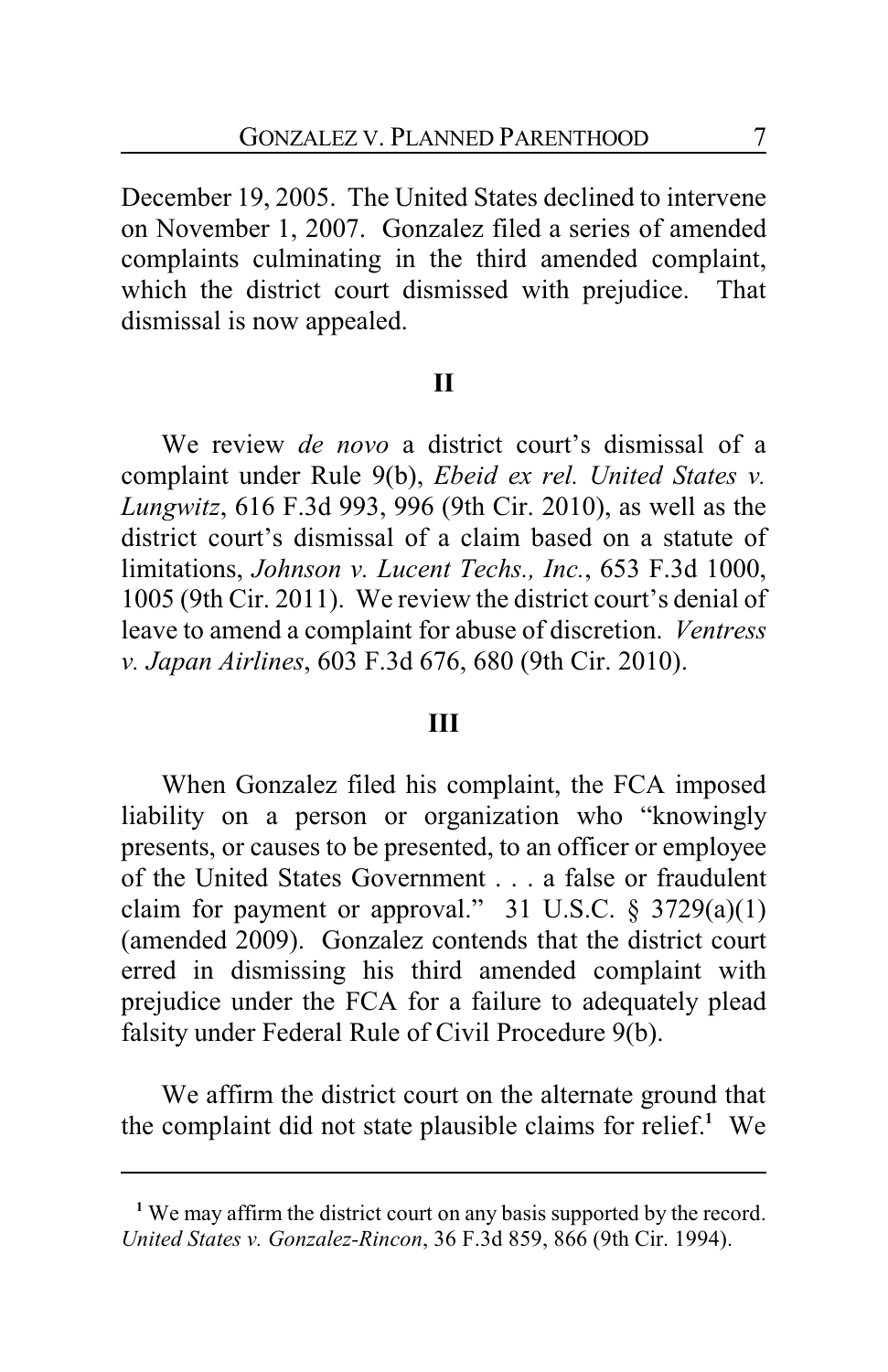apply the plausibility requirement described in *Ashcroft v. Iqbal*, 556 U.S. 662 (2009), to FCA claims. *Cafasso v. Gen. Dynamics C4 Sys., Inc.*, 637 F.3d 1047, 1054–55 (9th Cir. 2011). We need not reach the issue of whether Planned Parenthood made false claims because, even assuming that the third amended complaint sufficiently alleges falsity, it did not satisfy Federal Rule of Civil Procedure 8(a), which here requires a plausible claim that Planned Parenthood knowingly made false claims, with the statutory scienter. The FCA specifically takes aim at knowing falsity, not at negligent misrepresentation. *See United States ex rel. Hopper v. Anton*, 91 F.3d 1261, 1267 (9th Cir. 1996) ("Innocent mistakes, mere negligent representations and differences in interpretations are not false certifications under the Act."). "The statutory phrase 'known to be false' does not mean scientifically untrue; it means a lie." *Hagood v. Sonoma Cnty. Water Agency*, 81 F.3d 1465, 1478 (9th Cir. 1996) (internal quotation marks and citation omitted). Here, Gonzalez's claims failed to plausibly make this requisite allegation of "knowing" scienter in the total circumstances alleged by the third amended complaint.

Although we normally treat all of a plaintiff's factual allegations in a complaint as true, we "need not . . . accept as true allegations that contradict matters properly subject to judicial notice or by exhibit." *Sprewell v. Golden State Warriors*, 266 F.3d 979, 988 (9th Cir. 2001); *see Slater v. A.G. Edwards & Sons, Inc.*, 719 F.3d 1190, 1196 (10th Cir. 2013) ("And if those documents [incorporated by reference into the complaint] conflict with allegations in the complaint, we need not accept those allegations as true."); *Kaempe v. Myers*, 367 F.3d 958, 963 (D.C. Cir. 2004) ("Nor must we accept as true the complaint's factual allegations insofar as they contradict exhibits to the complaint or matters subject to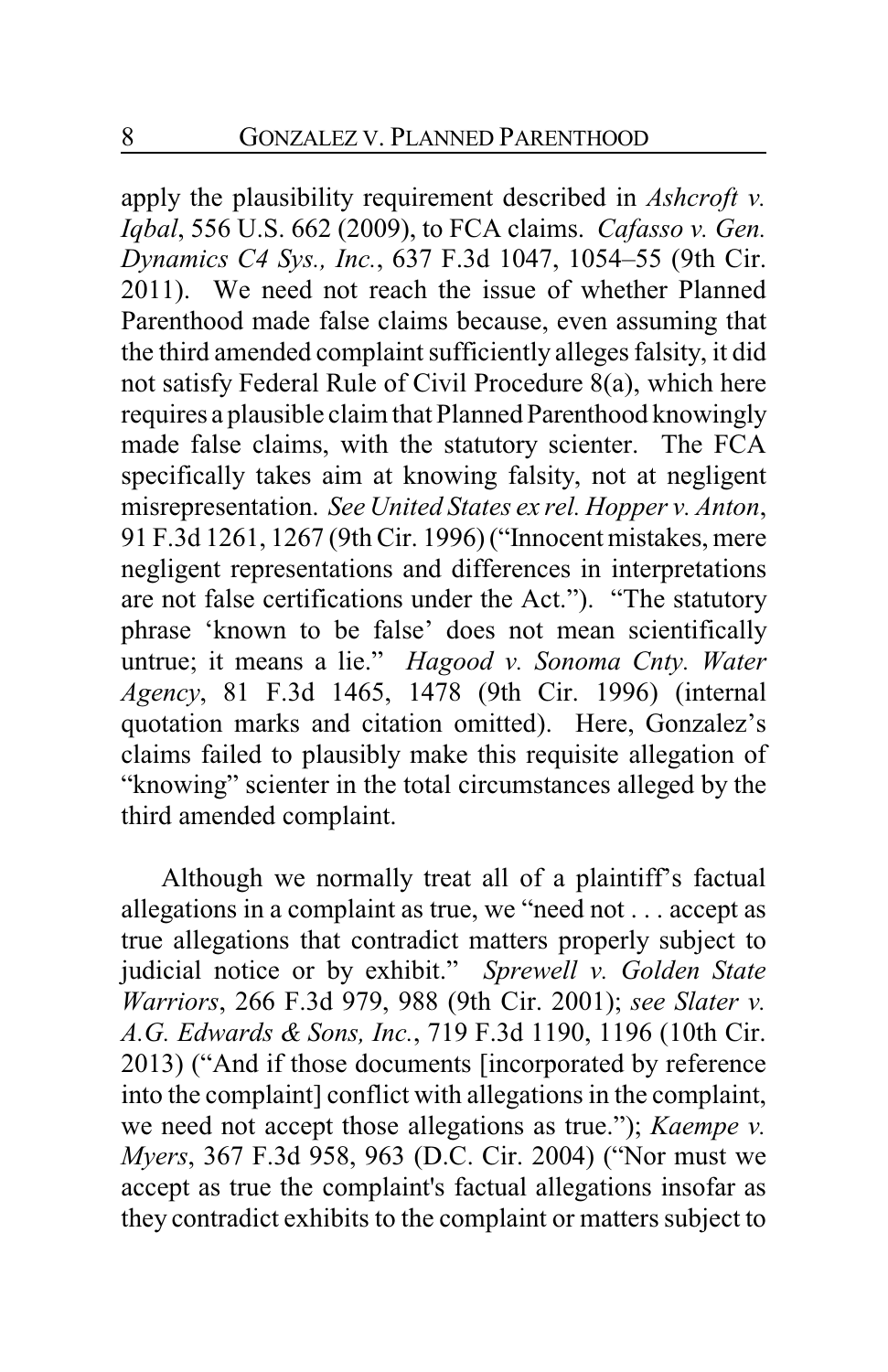judicial notice."); *Veney v. Wyche*, 293 F.3d 726, 730 (4th Cir. 2002) (quoting *Sprewell*); *Steckman v. Hart Brewing, Inc.*, 143 F.3d 1293, 1295–96 (9th Cir. 1998) ("[W]e are not required to accept as true conclusory allegations which are contradicted by documents referred to in the complaint."). To survive review under Rule 8(a), the "factual allegations that are taken as true must plausibly suggest an entitlement to relief, such that it is not unfair to require the opposing party to be subjected to the expense of discovery and continued litigation." *Starr v. Baca*, 652 F.3d 1202, 1216 (9th Cir. 2011); *see Eclectic Props. E., LLC v. Marcus & Millichap Co.*, 751 F.3d 990, 995 (9th Cir. 2014).

Here, Gonzalez did not plausibly state a claim under the FCA because his assertion that Planned Parenthood knowingly submitted false claims for reimbursement is compellingly contradicted by a series of letters he attached to his complaint. In the first exchange of letters, from 1997 to 1998, the CDHS expressed concern over Planned Parenthood's billing practices, but remained silent when Planned Parenthood explicitly described its billing practices and rationale. Then on November 19, 2004, the same day as the release of the State of California's audit of Planned Parenthood's billing practices, the State acknowledged in a letter to Planned Parenthood that "no specific definition of 'at cost' is contained in [the billing manual]" and that "[i]n researching [the at cost] issue DHS has became [sic] concerned that, with regard to the definition of 'at cost,' conflicting, unclear, or ambiguous misrepresentations have been made to providers." The State did not even pursue money owed by Planned Parenthood, let alone suggest that Planned Parenthood had made knowingly false claims.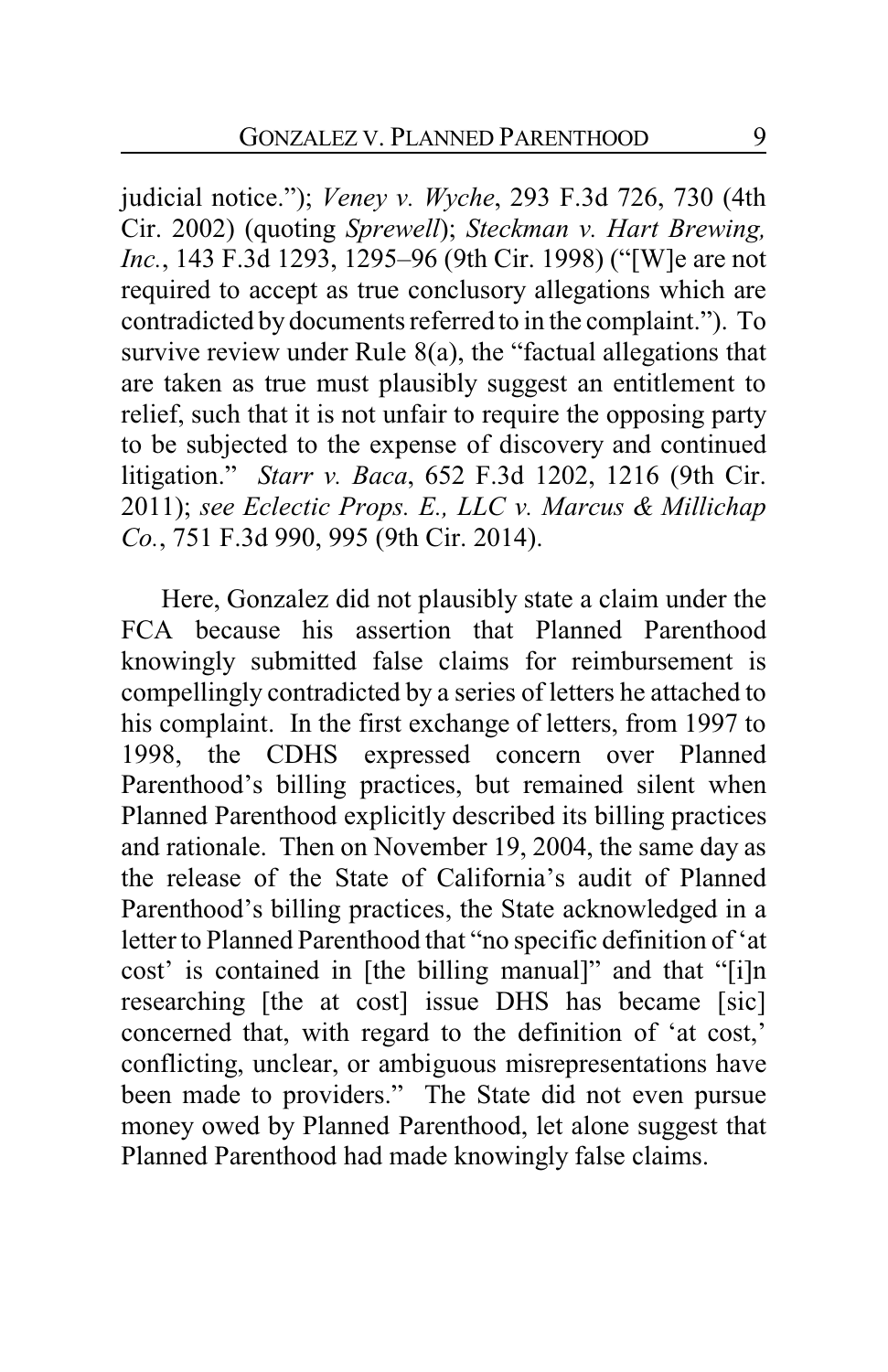These attachments fatallyundercutGonzalez's allegations of knowing falsity to the point where he cannot state a plausible claim under the FCA, and we affirm the district court's dismissal of his third amended complaint. Stated simply, even if bills sent by Planned Parenthood were false in portraying its costs, one cannot plausibly conclude that there was knowing falsity on the part of Planned Parenthood given the explicit statements addressing this subject made by the State of California through CDHS and the State's silence after being told what procedures Planned Parenthood was following. **2**

The letters attached to Gonzalez's complaint show the "obvious alternative explanation" that Planned Parenthood lacked the scienter required by the FCA. *See Twombly*, 550 U.S. at 567; *Somers v. Apple, Inc.*, 729 F.3d 953, 965 (9th Cir. 2013) (affirming dismissal of antitrust claim in part due to an obvious alternative explanation for music pricing); *In re Century Aluminum Co. Sec. Litig.*, 729 F.3d 1104, 1108 (9th Cir. 2013) (affirming dismissal of plaintiff's claim under Securities Act where plaintiff's allegations were "merely consistent with both their explanation and the defendants' competing explanation"); *Cafasso*, 637 F.3d at 1056. Here, Gonzalez's allegation that Planned Parenthood knowingly submitted false claims is only "merely *possible* rather than plausible," *Century Aluminum*, 729 F.3d at 1108, and he

**<sup>2</sup>** Gonzalez claims knowing falsity based only on Planned Parenthood's alleged breaches of the California Family PACT billing regulations. As such, the State of California's interpretation of those regulations is persuasive in our determination that there was no knowing falsity under the FCA. *Anton*, 91 F.3d at 1267–68 (reasoning that California's administration of the regulations surrounding the State's school funding program was determinative of FCA falsity).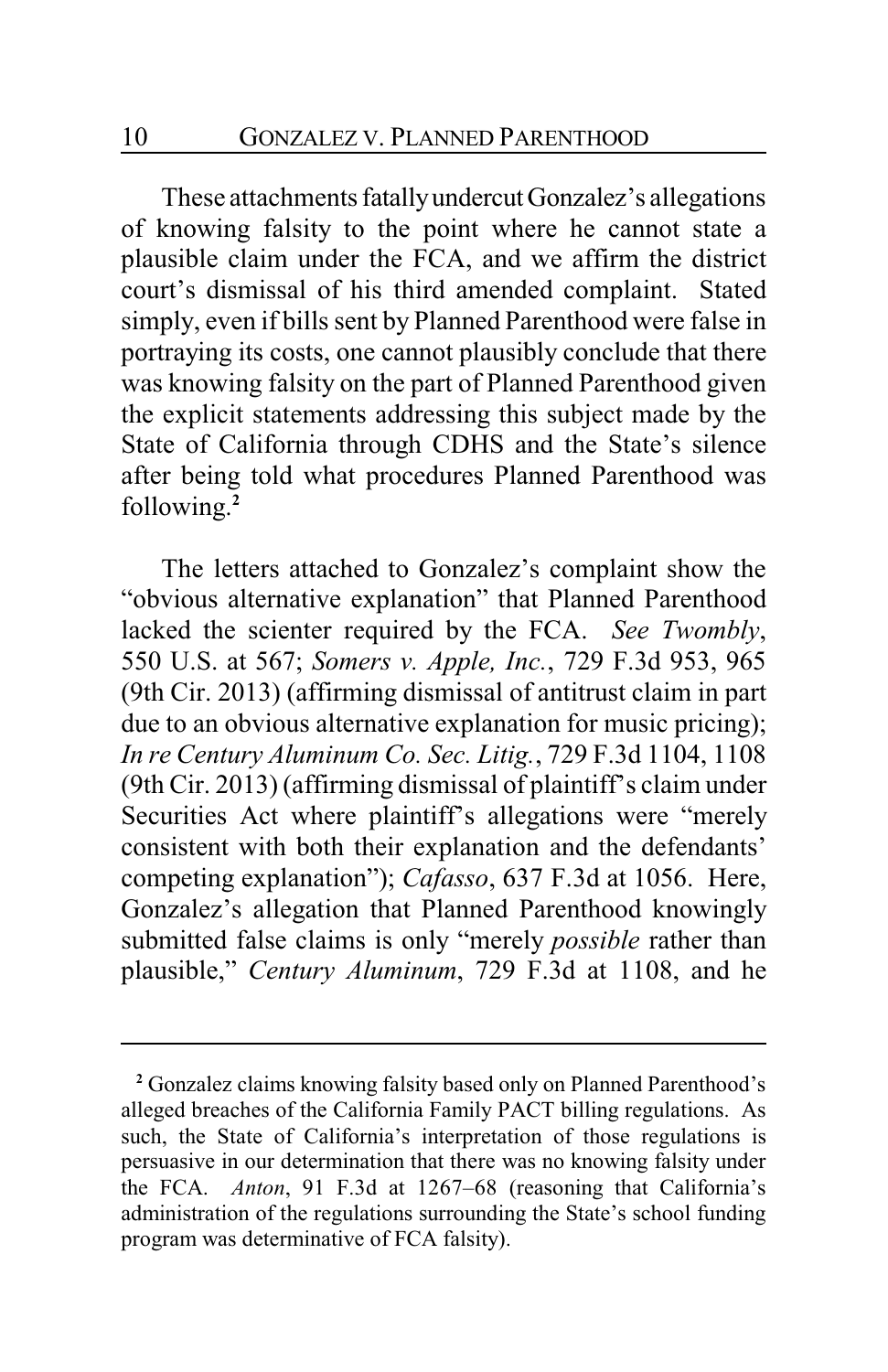cannot overcome the plausible and obvious explanation that Planned Parenthood did not knowingly submit false claims.**<sup>3</sup>**

The district court did not abuse its discretion in denying Gonzalez leave to amend his third amended complaint. "Futility of amendment can, by itself, justify the denial of a motion for leave to amend." *Bonin v. Calderon*, 59 F.3d 815, 845 (9th Cir. 1995). And the district court's discretion in denying amendment is "particularly broad" when it has previously given leave to amend. *Miller v. Yokohama Tire Corp*., 358 F.3d 616, 622 (9th Cir. 2004) (quoting *Chodos v. W. Publ'g Co.*, 292 F.3d 992, 1003 (9th Cir. 2002)) (internal quotation marks omitted). Because Gonzalez's own complaint attachments defeat the plausibility of his allegations, and because he had already amended his complaint several times, the district court did not abuse its discretion in denying him further leave to amend.

#### **IV**

Finally, the district court correctly concluded that Gonzalez's claims under the CFCA were time-barred. Claims under the CFCA must be brought within "three years after the date of discovery by the official of the state or political division charged with responsibility to act in the

**<sup>3</sup>** Contrary to Gonzalez's assertions in the supplemental briefing, the letters distinguish this case from*United States v. Bourseau*, 531 F.3d 1159 (9th Cir. 2008) because they show that Planned Parenthood did not "fail[] to make simple inquiries" as to the proper billing methods. *Id*. at 1168 (citation omitted). Rather, Planned Parenthood actively engaged with CDHS officials, who themselves seemed to tacitly approve Planned Parenthood's billing procedures by ending the correspondence without objection after being told that Planned Parenthood was not billing at acquisition cost but at usual and customary rates.